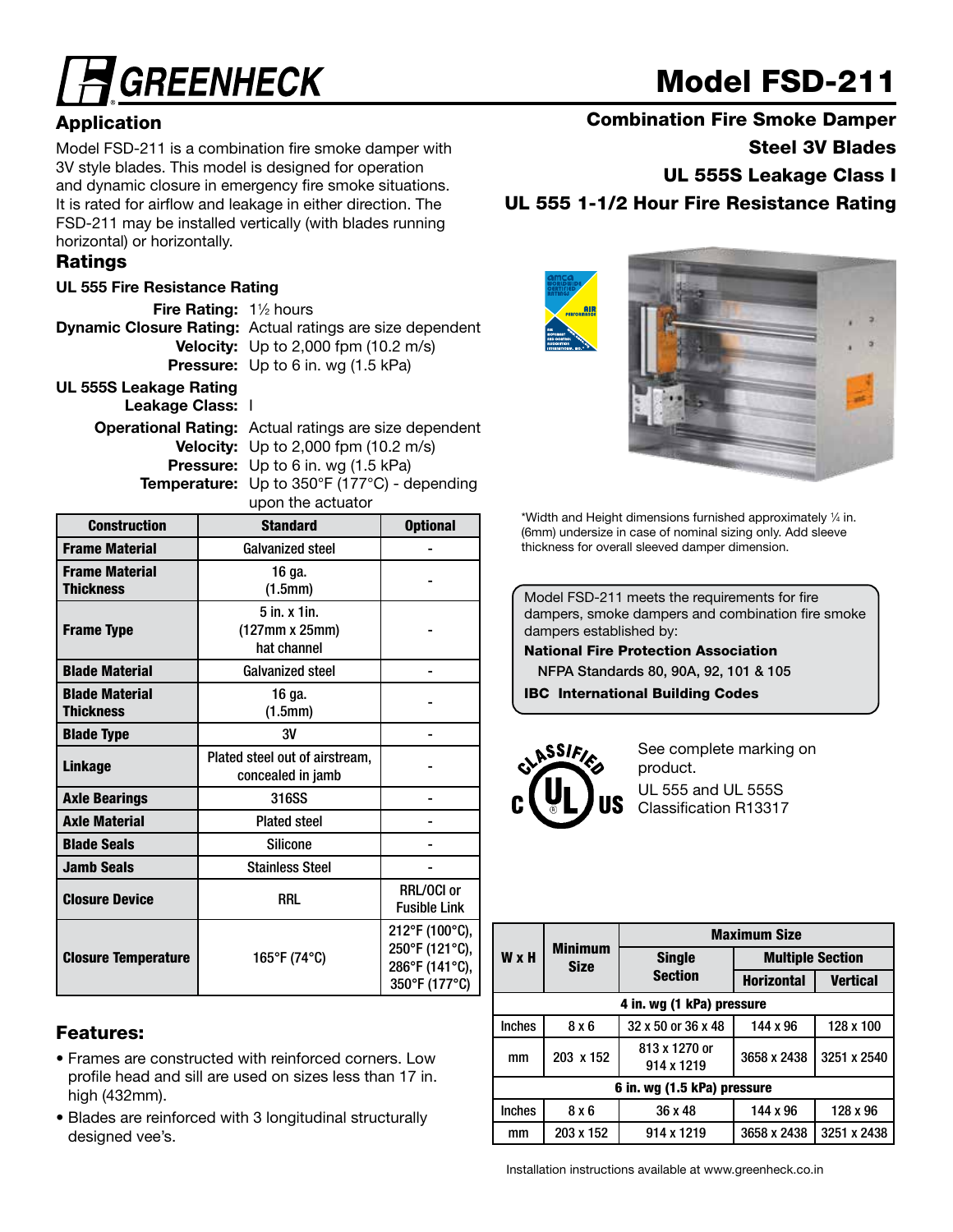- Factory mounted accessories
	- POC Retaining angles
	- Quick connect breakaway connections
	- S & drive connections
	- TDF Flange
- RRL/OCI (Open closed indication switches)
- Transitions: R



## Pressure Drop Data

This pressure drop testing was conducted in accordance with AMCA Standard 500-D using the three configurations shown. All data has been corrected to represent standard air at a density of .075 lb/ft<sup>3</sup> (1.201 kg/m<sup>3</sup>).

Actual pressure drop found in any HVAC system is a combination of many factors. This pressure drop information along with an analysis of other system influences should be used to estimate actual pressure losses for a damper installed in a given HVAC system.

### AMCA Test Figures

Figure 5.3 Illustrates a fully ducted damper. This configuration has the lowest pressure drop of the three test configurations because entrance and exit losses are minimized by straight duct runs upstream and downstream of the damper.

Figure 5.2 Illustrates a ducted damper exhausting air into an open area. This configuration has a lower pressure drop than Figure 5.5 because entrance losses are minimized by a straight duct run upstream of the damper.

Figure 5.5 Illustrates a plenum mounted damper. This configuration has the highest pressure drop because of extremely high entrance and exit losses due to the sudden changes of area in the system.



Figure 5.3





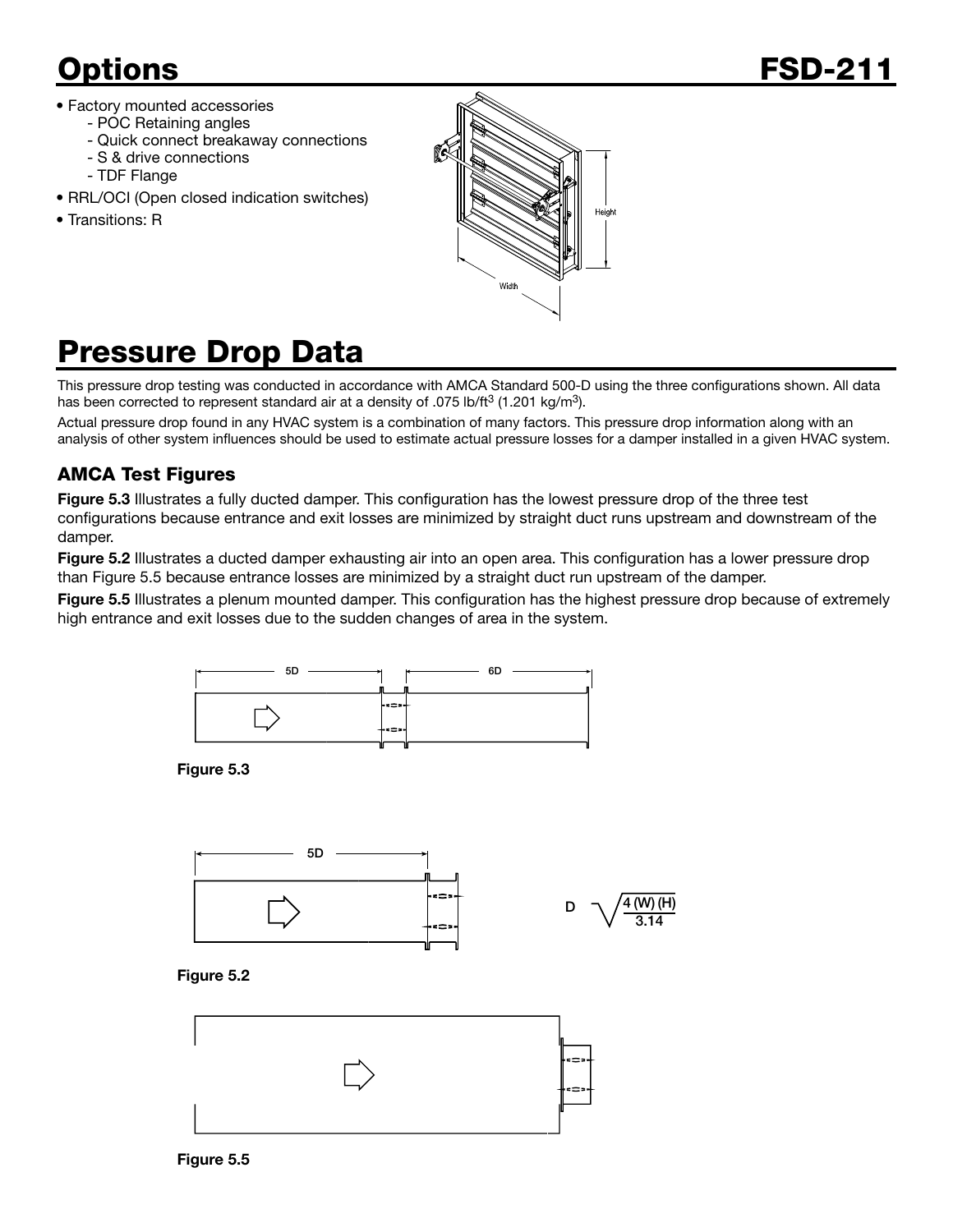## Pressure Drop FSD-211

Velocity (fpm) Pressure Drop<br>Velocity (fpm) (in. wg) Velocity (fpm)

#### AMCA Figure 5.2



#### 12 in. x 12 in. (305mm x 305mm) 24 in. x 24 in. (610mm x 610mm) 36 in. x 36 in. (914mm x 914mm) 12 in. x 48 in. (305mm x 1219mm)

|            |                          | ---------------------------------- |                                   |                |                                 |                |                          |
|------------|--------------------------|------------------------------------|-----------------------------------|----------------|---------------------------------|----------------|--------------------------|
| city (fpm) | Pressure Drop<br>(in.wg) | Velocity (fpm)                     | Pressure Drop<br>(in. <i>wg</i> ) | Velocity (fpm) | <b>Pressure Drop</b><br>(in.wg) | Velocity (fpm) | Pressure Drop<br>(in.wg) |
| 500        | 0.04                     | 500                                | 0.02                              | 500            | 0.01                            | 500            | 0.01                     |
| 1000       | 0.14                     | 1000                               | 0.07                              | 1000           | 0.04                            | 1000           | 0.06                     |
| 1500       | 0.31                     | 1500                               | 0.16                              | 1500           | 0.09                            | 1500           | 0.13                     |
| 2000       | 0.55                     | 2000                               | 0.29                              | 2000           | 0.16                            | 2000           | 0.23                     |
| 2500       | 0.86                     | 2500                               | 0.45                              | 2500           | 0.25                            | 2500           | 0.36                     |
| 3000       | 1.24                     | 3000                               | 0.65                              | 3000           | 0.36                            | 3000           | 0.52                     |
| 3500       | 1.69                     | 3500                               | 0.89                              | 3500           | 0.49                            | 3500           | 0.70                     |
| 4000       | 2.20                     | 4000                               | 1.16                              | 4000           | 0.64                            | 4000           | 0.92                     |

#### 48 in. x 12 in. (1219mm x 305mm)

| <b>Velocity (fpm)</b> | <b>Pressure Drop</b><br>$(in.$ wg $)$ |
|-----------------------|---------------------------------------|
| 500                   | 0.03                                  |
| 1000                  | 0.10                                  |
| 1500                  | 0.23                                  |
| 2000                  | 0.41                                  |
| 2500                  | 0.63                                  |
| 3000                  | 0.91                                  |
| 3500                  | 1.24                                  |
| 4000                  | 1.62                                  |

#### AMCA Figure 5.3



12 in. x 12 in. (305mm x 305mm) 24 in. x 24 in. (610mm x 610mm) 36 in. x 36 in. (914mm x 914mm) 12 in. x 48 in. (305mm x 1219mm)

| Velocity (fpm) | <b>Pressure Drop</b><br>$(in.$ wg $)$ |
|----------------|---------------------------------------|
| 500            | 0.02                                  |
| 1000           | 0.09                                  |
| 1500           | 0.20                                  |
| 2000           | 0.36                                  |
| 2500           | 0.56                                  |
| 3000           | 0.81                                  |
| 3500           | 1.10                                  |
| <b>1000</b>    | 1 <sub>1</sub>                        |

#### Velocity (fpm) Pressure Drop

| city (fpm) | Pressure Drop<br>(in. wg) | Velocity (fpm) | <b>Pressure Drop</b><br>(in.wg) | Velocity (fpm) | <b>Pressure Drop</b><br>(in. <i>wg</i> ) | Velocity (fpm) | Pressure<br>(in. wo |
|------------|---------------------------|----------------|---------------------------------|----------------|------------------------------------------|----------------|---------------------|
| 500        | 0.02                      | 500            | 0.01                            | 500            | 0.01                                     | 500            | 0.01                |
| 1000       | 0.09                      | 1000           | 0.04                            | 1000           | 0.03                                     | 1000           | 0.04                |
| 1500       | 0.20                      | 1500           | 0.09                            | 1500           | 0.06                                     | 1500           | 0.10                |
| 2000       | 0.36                      | 2000           | 0.16                            | 2000           | 0.11                                     | 2000           | 0.17                |
| 2500       | 0.56                      | 2500           | 0.25                            | 2500           | 0.17                                     | 2500           | 0.27                |
| 3000       | 0.81                      | 3000           | 0.35                            | 3000           | 0.24                                     | 3000           | 0.39                |
| 3500       | 1.10                      | 3500           | 0.48                            | 3500           | 0.33                                     | 3500           | 0.53                |
| 4000       | 1.44                      | 4000           | 0.63                            | 4000           | 0.42                                     | 4000           | 0.70                |

| ssure Drop<br>(in. wg) | Velocity (fpm) | <b>Pressure Drop</b><br>$(in.$ wg $)$ |
|------------------------|----------------|---------------------------------------|
| 0.01                   | 500            | 0.01                                  |
| 0.03                   | 1000           | 0.04                                  |
| 0.06                   | 1500           | 0.10                                  |
| 0.11                   | 2000           | 0.17                                  |
| 0.17                   | 2500           | 0.27                                  |
| 0.24                   | 3000           | 0.39                                  |
| 0.33                   | 3500           | 0.53                                  |
| 0.42                   | 4000           | 0.70                                  |

#### 48 in. x 12 in. (1219mm x 305mm)

| <b>Velocity (fpm)</b> | <b>Pressure Drop</b><br>$(in.$ wg $)$ |
|-----------------------|---------------------------------------|
| 500                   | 0.02                                  |
| 1000                  | 0.07                                  |
| 1500                  | 0.16                                  |
| 2000                  | 0.29                                  |
| 2500                  | 0.45                                  |
| 3000                  | 0.64                                  |
| 3500                  | 0.88                                  |
| 4000                  | 1.14                                  |

#### AMCA Figure 5.5





|  |  |  | 12 in. x 12 in. (305mm x 30 |  |
|--|--|--|-----------------------------|--|
|  |  |  |                             |  |

| <b>Pressure Drop</b><br>(in. wg) |
|----------------------------------|
| 0.06                             |
| 0.22                             |
| 0.50                             |
| 0.89                             |
| 1.39                             |
| 2.00                             |
| 2.72                             |
| 3.55                             |
|                                  |

| ssure Drop<br>(in. wg) | <b>Velocity (fpm)</b> | <b>Pressure Drop</b><br>$(in.$ wg $)$ |
|------------------------|-----------------------|---------------------------------------|
| 0.06                   | 500                   | 0.03                                  |
| 0.22                   | 1000                  | 0.14                                  |
| 0.50                   | 1500                  | 0.31                                  |
| 0.89                   | 2000                  | 0.54                                  |
| 1.39                   | 2500                  | 0.85                                  |
| 2.00                   | 3000                  | 1.22                                  |
| 2.72                   | 3500                  | 1.66                                  |
| 3.55                   | 4000                  | 2.17                                  |

| city (fpm) | <b>Pressure Drop</b><br>(in. wg) | Velocity (fpm) | <b>Pressure Drop</b><br>(in.wg) | Velocity (fpm) | <b>Pressure Drop</b><br>(in. <i>wq</i> ) | Velocity (fpm) | <b>Pressure</b><br>(in w) |
|------------|----------------------------------|----------------|---------------------------------|----------------|------------------------------------------|----------------|---------------------------|
| 500        | 0.06                             | 500            | 0.03                            | 500            | 0.03                                     | 500            | 0.03                      |
| 1000       | 0.22                             | 1000           | 0.14                            | 1000           | 0.12                                     | 1000           | 0.13                      |
| 1500       | 0.50                             | 1500           | 0.31                            | 1500           | 0.26                                     | 1500           | 0.30                      |
| 2000       | 0.89                             | 2000           | 0.54                            | 2000           | 0.46                                     | 2000           | 0.53                      |
| 2500       | . 39                             | 2500           | 0.85                            | 2500           | 0.73                                     | 2500           | 0.83                      |
| 3000       | 2.00                             | 3000           | 1.22                            | 3000           | 1.05                                     | 3000           | 1.19                      |
| 3500       | 2.72                             | 3500           | 1.66                            | 3500           | 1.42                                     | 3500           | 1.62                      |
| 4000       | 3.55                             | 4000           | 2.17                            | 4000           | 1.86                                     | 4000           | 2.11                      |

#### 12 in. x 12 in. (305mm x 305mm) 24 in. x 24 in. (610mm x 610mm) 36 in. x 36 in. (914mm x 914mm) 12 in. x 48 in. (305mm x 1219mm)

| ssure Drop<br>(in. wg) | Velocity (fpm) | <b>Pressure Drop</b><br>(in. wg) |
|------------------------|----------------|----------------------------------|
| 0.03                   | 500            | 0.03                             |
| 0.12                   | 1000           | 0.13                             |
| 0.26                   | 1500           | 0.30                             |
| 0.46                   | 2000           | 0.53                             |
| 0.73                   | 2500           | 0.83                             |
| 1.05                   | 3000           | 1.19                             |
| 1.42                   | 3500           | 1.62                             |
| 1.86                   | 4000           | 2.11                             |

#### 48 in. x 12 in. (1219mm x 305mm)

| <b>Velocity (fpm)</b> | Pressure Drop<br>$(in.$ wg $)$ |
|-----------------------|--------------------------------|
| 500                   | 0.04                           |
| 1000                  | 0.17                           |
| 1500                  | 0.38                           |
| 2000                  | 0.67                           |
| 2500                  | 1.04                           |
| 3000                  | 1.50                           |
| 3500                  | 2.05                           |
| 4000                  | 2.67                           |



Greenheck India Private Limited certifies that the model FSD-211 shown herein is licensed to bear the AMCA Seal. The ratings shown are based on tests and procedures performed in accordance with AMCA Publication 511 and comply with the requirements of the AMCA Certified Ratings Programs. The AMCA Certified Ratings Seal applies to air performance ratings only.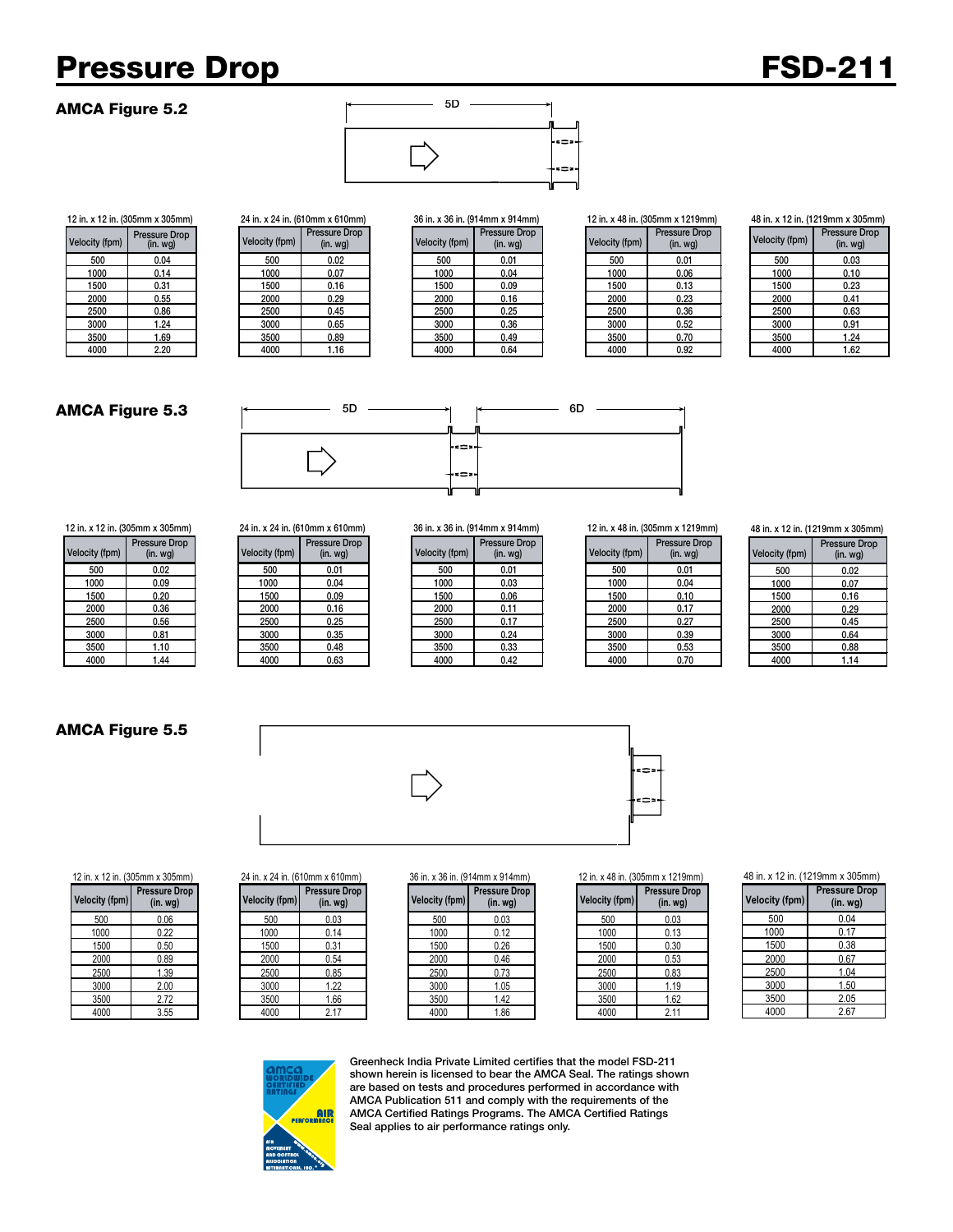#### Actuators and Accessories Space Envelopes

Externally mounted actuators always require space outside of the damper sleeve. The "S" dimension illustrates the clearance required for various available actuators.

On dampers less than 18 in. (457mm) high, actuators may also require clearances above and/ or below the sleeve. "B" and "T" dimensions are worst-case clearance requirements for some dampers less than 18 in. (457 mm) high. All damper sizes under 18 in. (457mm) high do not require these worst case clearances. If space availability above or below the damper sleeve is limited, each damper size should be individually evaluated.





|                                | B*                                         | T*                                         | S             |               |  |  |
|--------------------------------|--------------------------------------------|--------------------------------------------|---------------|---------------|--|--|
| <b>Actuator Type/Model</b>     | With                                       | With                                       | Piggyback     |               |  |  |
|                                | <b>RRL, RRL/OCI</b>                        | <b>RRL, RRL/OCI</b>                        | No            | <b>Yes</b>    |  |  |
| 24 Volt AC                     |                                            |                                            |               |               |  |  |
| FSAF24 (-S) Belimo             | $\frac{1}{2}$ in. (13mm)                   | $9^{13}/_{16}$ in (249mm)                  | 6 in. (152mm) | <b>NA</b>     |  |  |
| FSTF24 (-S) Belimo             | 7 <sup>11</sup> / <sub>16</sub> in (195mm) | $\frac{1}{2}$ in. (13mm)                   | 6 in. (152mm) | <b>NA</b>     |  |  |
| FSLF24 (-S) Belimo             | 7 <sup>11</sup> / <sub>16</sub> in (195mm) | 0                                          | 6 in. (152mm) | <b>NA</b>     |  |  |
| FSNF24 (-S) Belimo             | $\frac{1}{2}$ in. (13mm)                   | 9 <sup>13</sup> / <sub>16</sub> in (249mm) | 6 in. (152mm) | 9 in. (229mm) |  |  |
| MS8104 Series Honeywell        | $\frac{1}{2}$ in. (13mm)                   | $8\frac{1}{2}$ in (216mm)                  | 6 in. (152mm) | NA.           |  |  |
| MS8X09 Series Honeywell        | $\frac{1}{2}$ in. (13mm)                   | $8\frac{1}{2}$ in (216mm)                  | 6 in. (152mm) | <b>NA</b>     |  |  |
| <b>MS8120 Series Honeywell</b> | $\frac{1}{2}$ in. (13mm)                   | $9^{13}/_{16}$ in (249mm)                  | 6 in. (152mm) | 9 in. (229m)  |  |  |
| 230 Volt AC                    |                                            |                                            |               |               |  |  |
| FSLF230 (-S) Belimo            | 7 <sup>11</sup> / <sub>16</sub> in (195mm) | 0                                          | 6 in. (152mm) | <b>NA</b>     |  |  |
| FSNF230 (-S) Belimo            | $\frac{1}{2}$ in. (13mm)                   | $9^{13}/_{16}$ in (249mm)                  | 6 in. (152mm) | 9 in. (229mm) |  |  |
| FSTF230 (-S) Belimo            | 7 <sup>11</sup> / <sub>16</sub> in (195mm) | $\frac{1}{2}$ in. (13mm)                   | 6 in. (152mm) | <b>NA</b>     |  |  |
| MS4604 Series Honeywell        | $\frac{1}{2}$ in. (13mm)                   | $8\frac{1}{2}$ in (216mm)                  | 6 in. (152mm) | <b>NA</b>     |  |  |
| <b>MS4X09 Series Honeywell</b> | $\frac{1}{2}$ in. (13mm)                   | $8\frac{1}{2}$ in (216mm)                  | 6 in. (152mm) | <b>NA</b>     |  |  |
| MS4620 Series Honeywell        | $\frac{1}{2}$ in. (13mm)                   | $9^{13}/_{16}$ in (249mm)                  | 6 in. (152mm) | 9 in. (229mm) |  |  |

\* For dampers 18 in. (457mm) or more in height these dimensions are 0 in. (0mm)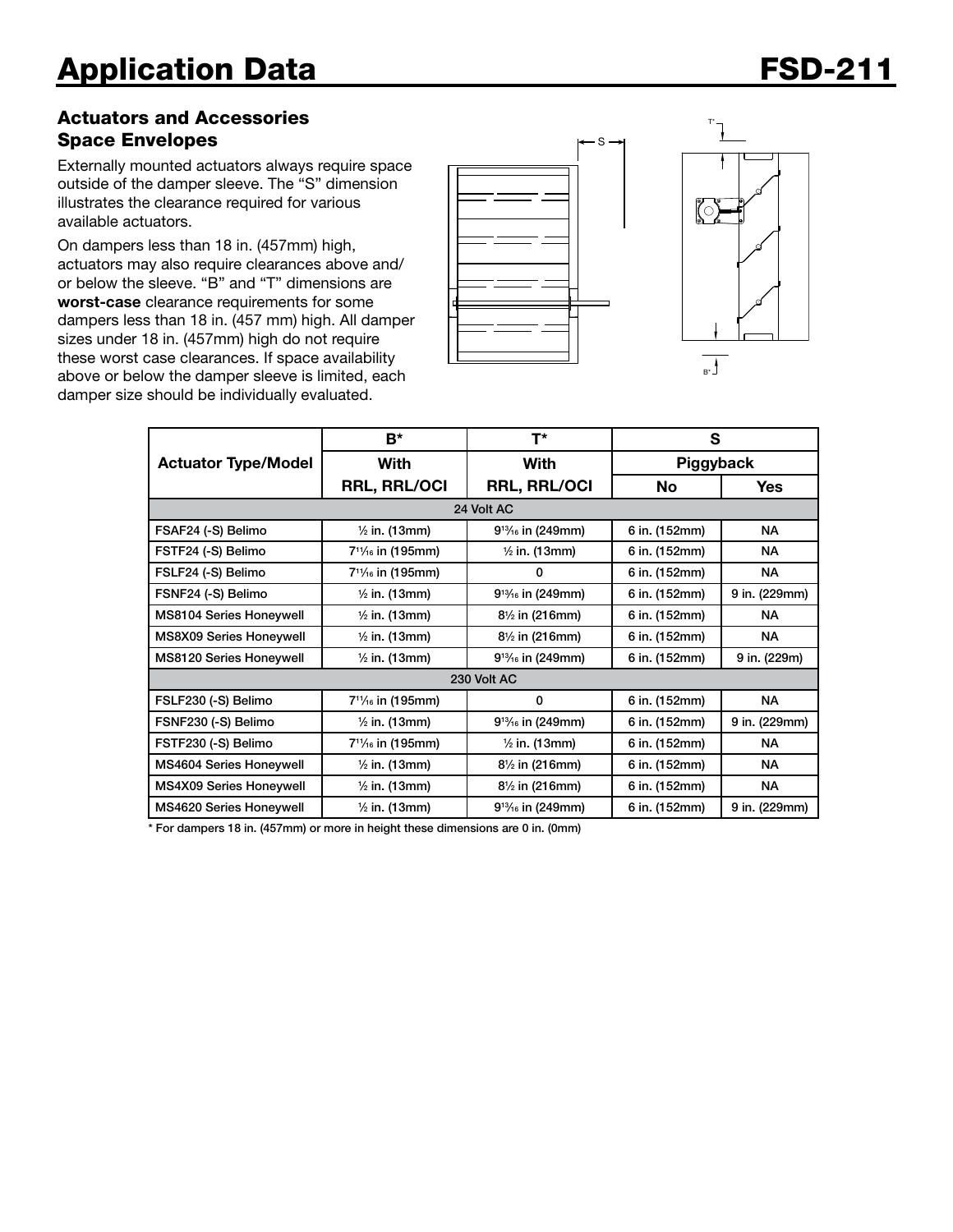## Application Data **FSD-211**

#### Damper Sleeve Dimensional Data

The drawings below and corresponding table show the position of the FSD-211 damper when mounted in a factory sleeve. The standard mounting locations provide enough space for the mounting of actuators, controls and allow space for installation of retaining angles and duct connections.

The standard location of a damper mounted in a factory sleeve ("A" dimension) is shown below. The damper can be positioned at other locations within a range of 6 in. (152mm) to 16 in. (406mm) for the "A" dimension.



|                                                               | "A" Dimension     |                   |                  |  |  |
|---------------------------------------------------------------|-------------------|-------------------|------------------|--|--|
| in. $(mm)$                                                    | <b>Sleeve Std</b> | <b>Sleeve Max</b> | <b>Sideplate</b> |  |  |
| All Dampers (RRL)                                             | 7 % in. (183)     | 16 (406)          | $6\% (157)$      |  |  |
| When Height is 11 in.<br>(279) or less with RRL<br>or RRL/OCI | 12 (305)          | 16 (406)          | 12 (305)         |  |  |

NOTE: Entire damper frame is not required to be installed within the wall. The damper blades, when closed should be contained within the wall.

### Damper Sizing Information

Dampers larger than maximum single section size are supplied as a factory assembly of two or more sections of equal size. The following figures show maximum damper section size and assembly configurations for multi-section dampers.